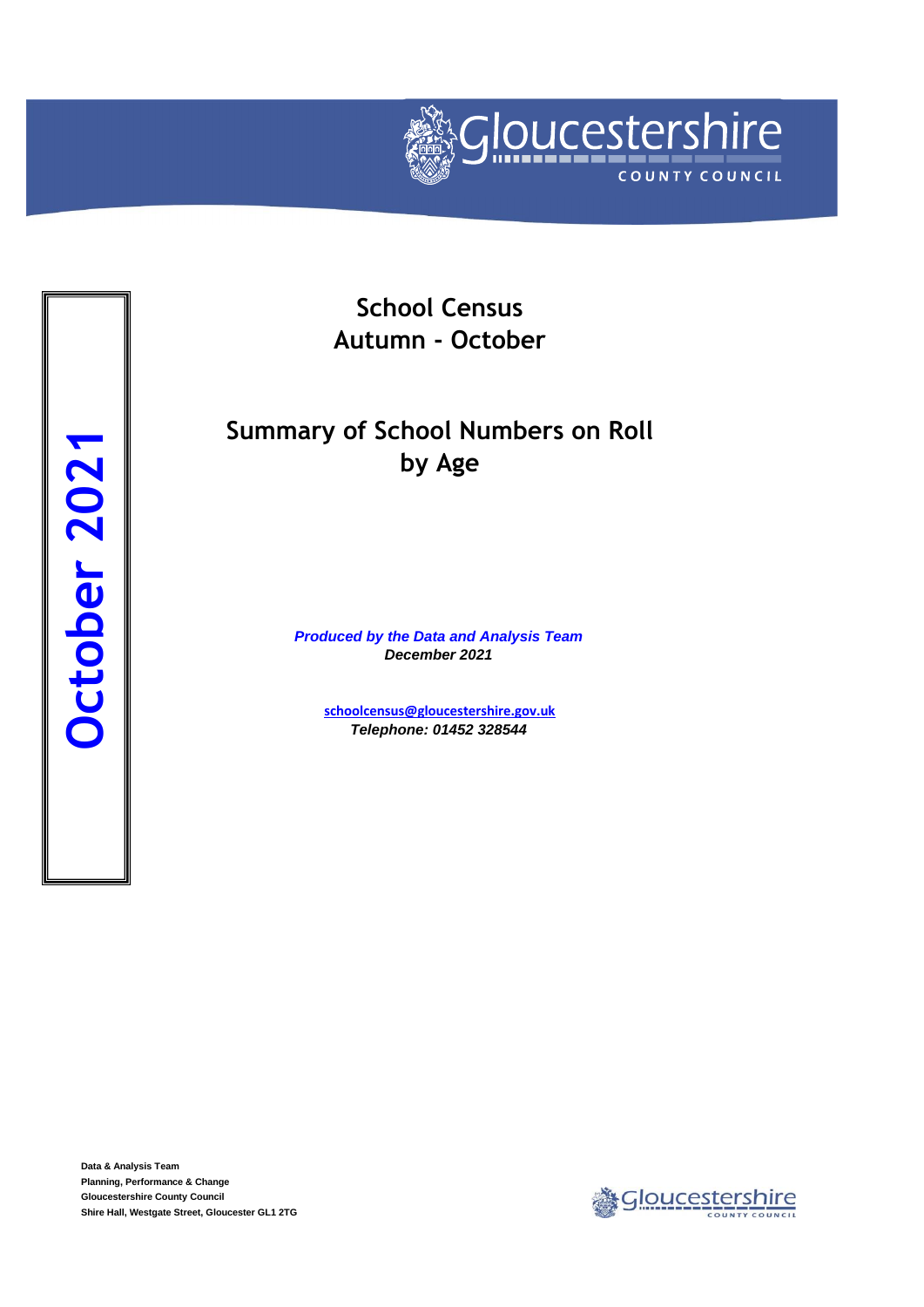## **October 2021 Census Summary of Number On Roll by Age - All Schools**

| Sector                        | 50 |      |      |      |      |      |      | 10   |        |      | <br>'' |      |      | "<br>10. |      | 18       | $19 -$ | Total |
|-------------------------------|----|------|------|------|------|------|------|------|--------|------|--------|------|------|----------|------|----------|--------|-------|
| Primary                       |    | 6378 | 671  | 6646 | 6734 | 6768 | 7017 | 6908 | $\sim$ |      |        |      |      |          |      |          |        | 47189 |
| Secondary                     |    |      |      |      |      |      |      |      | 7417   | 7094 | 7218   | 677  | 6539 | 3366     | 317' | 18       |        | 41698 |
| Special                       |    |      | --   | 76   | 96   | റാ   |      | 101  | 147    | ιυ   | 115    | 134  | 114  | 39       | 35   | 10<br>ΙČ |        | 1367  |
| <b>Gloucestershire Totals</b> |    | 6417 | 6788 | 6722 | 6830 | 6861 | 7116 | 7009 | 7591   | 7245 | 7363   | 6905 | 6653 | 3405     | 3206 | 136      |        | 90254 |

**Please Note: The grey values in columns '<3' and '3' are not counted towards the overall NOR Total**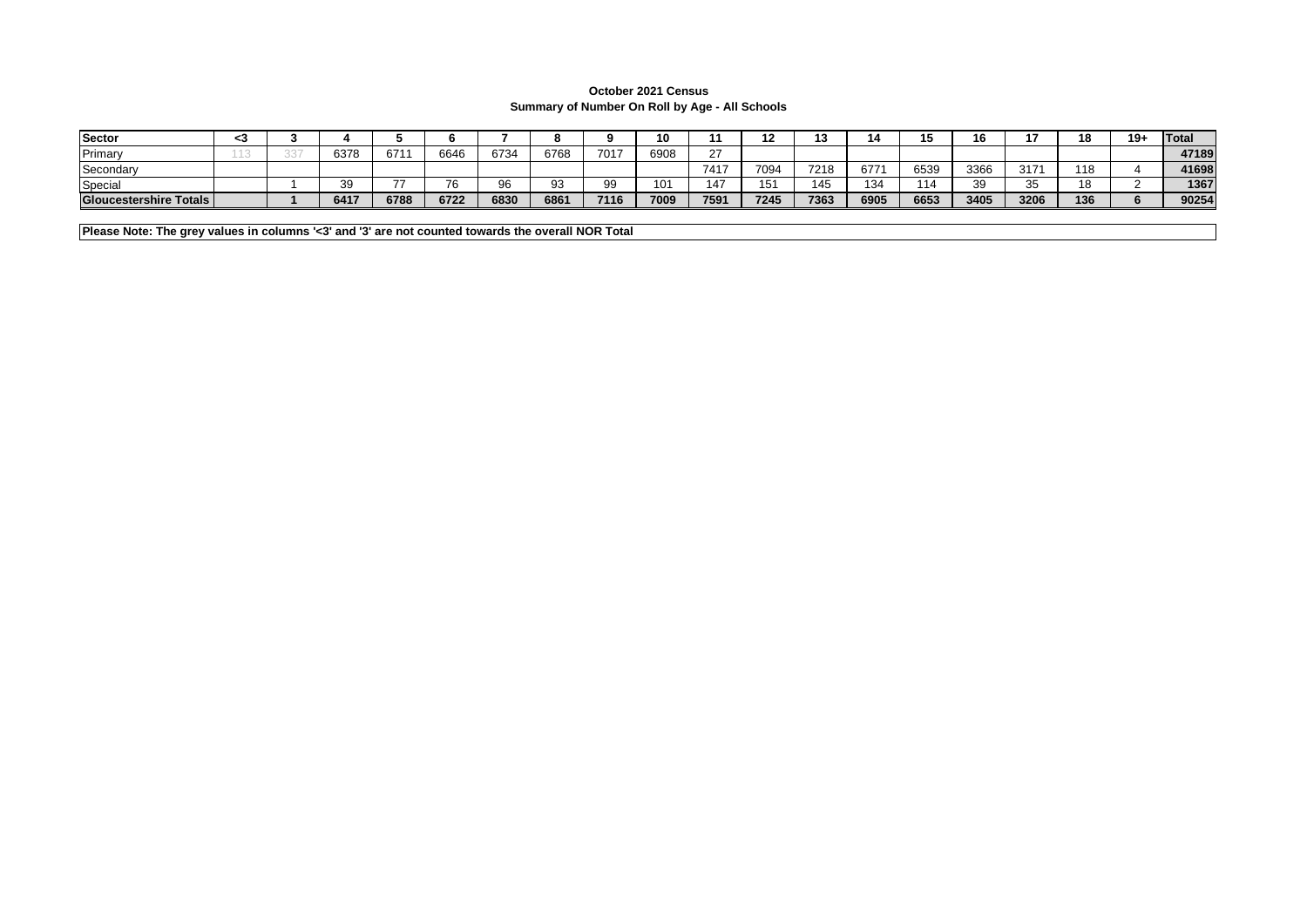| <b>October 2021 Census</b>                 |
|--------------------------------------------|
| Summary of Number on Roll by Age - Primary |

| <b>Estab</b> | <b>School Name</b>                                              | $\overline{2}$ | 3  | 4               | $5\phantom{.0}$  | $6\phantom{1}$  | $\overline{7}$          | 8                       | 9               | 10              | 11 | <b>Total</b> |
|--------------|-----------------------------------------------------------------|----------------|----|-----------------|------------------|-----------------|-------------------------|-------------------------|-----------------|-----------------|----|--------------|
| 2172         | Abbeymead Primary School                                        |                |    | 60              | 60               | 60              | 61                      | 60                      | 85              | 59              |    | 445          |
| 3334         | Amberley Parochial Primary School                               |                |    | 12              | 12               | 14              | 15                      | 15                      | 15              | 15              |    | 98           |
| 3308         | Ampney Crucis C of E Primary School                             |                |    | 11              | 12               | 13              | 9                       | 13                      | 11              | 10              |    | 79           |
| 5205         | Andoversford Primary School                                     |                |    | 13              | $\overline{7}$   | 13              | $\overline{7}$          | 11                      | 15              | 15              |    | 81           |
| 3323         | Ann Cam C of E Primary School                                   |                |    | 13              | 16               | 14              | 12                      | $\overline{11}$         | $\overline{13}$ | $\overline{14}$ |    | 93           |
| 3069         | Ann Edwards C of E Primary School                               |                |    | 26              | 35               | 28              | 43                      | 35                      | 31              | 35              |    | 233          |
| 2040         | Ashchurch Primary School                                        |                |    | 17              | 22               | 19              | 17                      | 15                      | 21              | 21              | 1  | 133          |
| 3086         | Ashleworth C of E Primary School                                |                |    | 4               | 1                | $\overline{7}$  | $\mathbf 5$             | 3                       | 5               | 5               |    | 30           |
| 2041         | Avening Primary School                                          |                |    | $\overline{14}$ | 17               | 14              | 16                      | $\overline{17}$         | 16              | 15              |    | 109          |
| 3018         | Aylburton C of E Primary School                                 |                |    | 9               | 10               | 9               | 10                      | 11                      | 8               | 11              |    | 68           |
| 3365         | Barnwood C of E Primary School                                  |                |    | 8               | 30               | 29              | 32                      | $\overline{25}$         | 31              | 30              |    | 185          |
| 2171         | Beech Green Primary School                                      |                |    | 37              | 51               | 58              | 60                      | 56                      | 61              | 60              |    | 383          |
| 2165         | <b>Benhall Infant School</b>                                    |                |    | 60              | 60               | 60              |                         |                         |                 |                 |    | 180          |
| 2043         | <b>Berkeley Primary School</b>                                  | 5              | 29 | 26              | $\overline{26}$  | $\overline{25}$ | 30                      | 22                      | 30              | 20              |    | 179          |
| 2103         | <b>Berry Hill Primary School</b>                                |                |    | 30              | 29               | 30              | 26                      | $\overline{27}$         | 29              | 30              |    | 201          |
| 3019         | Bibury C of E Primary School                                    |                |    | $\mathbf{1}$    | 3                | 5               | 3                       | 5                       | $\overline{7}$  | $\overline{4}$  |    | 28           |
| 2056         | <b>Birdlip Primary School</b>                                   |                |    | 15              | 16               | 15              | 15                      | 15                      | 16              | 14              |    | 106          |
| 2135         | <b>Bishops Cleeve Primary Academy</b>                           |                |    | 119             | 89               | 77              | 95                      | 87                      | 97              | 92              |    | 656          |
| 3020         | Bisley Blue Coat C of E Primary School                          |                |    | 8               | $\mathbf 5$      | 11              | 13                      | $\overline{7}$          | 15              | 16              |    | 75           |
| 2042         | <b>Blakeney Primary School</b>                                  |                |    | 8               | $\overline{17}$  | 16              | 11                      | 14                      | 18              | 16              |    | 100          |
| 2045         | <b>Bledington School</b>                                        |                |    | $\overline{7}$  | 15               | 10              | 13                      | 6                       | 11              | 10              |    | 72           |
| 3021         | Blockley C of E Primary School                                  |                |    | 19              | $\overline{21}$  | $\overline{17}$ | 17                      | $\overline{24}$         | $\overline{23}$ | $\overline{23}$ |    | 144          |
| 5204         | Blue Coat C of E Primary School                                 |                |    | 32              | 46               | 39              | 43                      | 41                      | 46              | 46              | 3  | 296          |
| 2046         | Bourton-on-the-Water Primary School                             |                |    | 34              | 48               | 38              | 27                      | 40                      | 48              | 43              |    | 278          |
| 2104         | Bream C of E Primary School                                     |                |    | 22              | 25               | 23              | 14                      | 18                      | 23              | 21              |    | 146          |
| 3335         | Brimscombe C of E Primary School                                |                |    | 8               | $\overline{11}$  | 9               | 11                      | 16                      | 16              | 16              |    | 87           |
| 2001         | <b>Brockworth Primary Academy</b>                               |                |    | 47              | $\overline{34}$  | 52              | 44                      | 52                      | 43              | $\overline{38}$ |    | 310          |
| 3311         | Bromesberrow St. Mary's C of E Primary School                   |                |    | 11              | 10               | 8               | 6                       | 10                      | 6               | 12              |    | 63           |
| 3315         | Bussage C of E Primary School                                   |                |    | 18              | 29               | 26              | 29                      | 30                      | $\overline{29}$ | 31              |    | 192          |
| 2134         | <b>Callowell Primary School</b>                                 |                |    | 15              | 16               | 24              | 15                      | $\overline{22}$         | 29              | $\overline{23}$ |    | 144          |
| 2008         | <b>Calton Primary School</b>                                    |                |    | 57              | 80               | 83              | 77                      | 75                      | 90              | 87              |    | 549          |
| 2143         | Cam Everlands Primary School                                    |                |    | 30              | 29               | 29              | 30                      | 30                      | 30              | 30              |    | 208          |
| 3313<br>2138 | Cam Hopton C of E Primary School<br>Cam Woodfield Infant School |                |    | 30<br>39        | 30<br>42         | 28<br>45        | 31                      | 26                      | 29              | 30              |    | 204          |
| 2058         | Cam Woodfield Junior School                                     |                |    |                 |                  |                 | $\boldsymbol{2}$<br>44  | 48                      | 47              | 35              |    | 128<br>174   |
| 5220         | Carrant Brook Junior School                                     |                |    |                 |                  |                 | 52                      | 48                      | 37              | 47              |    | 184          |
| 2117         | Cashes Green Primary School                                     |                |    | 25              | 25               | 30              | 30                      | 30                      | $\overline{32}$ | 31              |    | 203          |
| 2132         | Castle Hill Primary School                                      |                |    | 29              | 30               | 29              | 30                      | $\overline{28}$         | $\overline{32}$ | 30              |    | 208          |
| 2050         | Chalford Hill Primary School                                    |                |    | 29              | $\overline{22}$  | 27              | 29                      | 29                      | $\overline{32}$ | $\overline{31}$ |    | 199          |
| 5207         | Charlton Kings Infant Academy                                   |                |    | 89              | 89               | 92              |                         |                         |                 |                 |    | 270          |
| 5206         | Charlton Kings Junior Academy                                   |                |    |                 |                  |                 | 91                      | 96                      | 93              | 95              |    | 375          |
| 2080         | <b>Chesterton Primary School</b>                                | 10             | 34 | 25              | 22               | 22              | 30                      | $\frac{1}{2}$           | 27              | 20              |    | 163          |
| 5215         | Christ Church C of E Primary School (Chelt)                     |                |    | 30              | 30               | 32              | 31                      | 32                      | 29              | 34              |    | 218          |
| 2051         | Churcham Primary School                                         |                |    | 5               | $\overline{7}$   | 6               | 8                       | 4                       | $\overline{7}$  | 8               |    | 45           |
| 2052         | Churchdown Parton Manor Infant School                           |                |    | 33              | 55               | 45              | $\overline{\mathbf{c}}$ |                         |                 |                 |    | 135          |
| 2122         | Churchdown Parton Manor Junior School                           |                |    |                 |                  |                 | 62                      | 56                      | 60              | 56              | 2  | 236          |
| 2144         | Churchdown Village Infant Academy                               |                |    | 50              | 63               | 61              |                         |                         |                 |                 |    | 174          |
| 2053         | Churchdown Village Junior School                                |                |    |                 |                  |                 | 59                      | 58                      | 58              | 63              |    | 238          |
| 3375         | <b>Cirencester Primary School</b>                               |                |    | 46              | 27               | 45              | 50                      | 49                      | 45              | 56              |    | 318          |
| 2036         | Clearwater                                                      |                |    | 40              | 20               | 27              | 16                      | 29                      |                 |                 |    | 132          |
| 3053         | Clearwell C of E Primary School                                 |                |    | $\overline{7}$  | $\overline{11}$  | $\sqrt{5}$      | 4                       | $\overline{12}$         | 5 <sub>5</sub>  | 12              |    | 56           |
| 2039         | Coaley C of E Primary School                                    |                |    | 8               | $\overline{12}$  | 8               | 6                       | $\overline{4}$          | 11              | 11              |    | 60           |
| 2106         | Coalway Community Infant School                                 |                |    | 50              | 59               | 46              |                         |                         |                 |                 |    | 155          |
| 2105         | Coalway Junior School                                           |                |    |                 |                  |                 | 59                      | 57                      | 48              | 60              |    | 224          |
| 3027         | Coberley C of E Primary School                                  |                |    | 4               | 10               | 9               | 8                       | $\overline{13}$         | 10              | 13              |    | 67           |
| 3017         | Cold Aston C of E Primary School                                |                |    | 11              | 15               | 8               | 6                       | 14                      | 14              | 14              |    | 82           |
| 2175         | Coney Hill Community Primary School                             |                |    | 28              | 31               | 30              | 30                      | 59                      | $\overline{30}$ | 60              |    | 268          |
| 2185         | Coopers Edge Primary School                                     |                |    | 59              | 59               | 61              | 59                      | 59                      | 59              | 60              |    | 416          |
| 3322         | Cranham C of E Primary School                                   |                |    | 9               | $\boldsymbol{9}$ | 6               | 9                       | 10                      | 8               | 5               |    | 56           |
| 3030         | Deerhurst & Apperley C of E Primary School                      |                |    | 10              | 11               | 10              | 11                      | 12                      | 8               | 12              |    | 74           |
| 2034         | Dinglewell Infant School                                        |                |    | 86              | 90               | 91              |                         |                         |                 |                 |    | 267          |
| 2030         | Dinglewell Junior School                                        |                |    |                 |                  |                 | 89                      | 93                      | 87              | 90              |    | 359          |
| 3087         | Down Ampney C of E Primary School                               |                |    | 6               | 4                | $5\phantom{.0}$ | 10                      | $\overline{\mathbf{c}}$ | $\,$ 6          | $\overline{7}$  |    | 40           |
| 2093         | Drybrook Primary School                                         | 6              | 12 | $\overline{11}$ | 11               | 14              | 10                      | 11                      | 15              | 21              |    | 93           |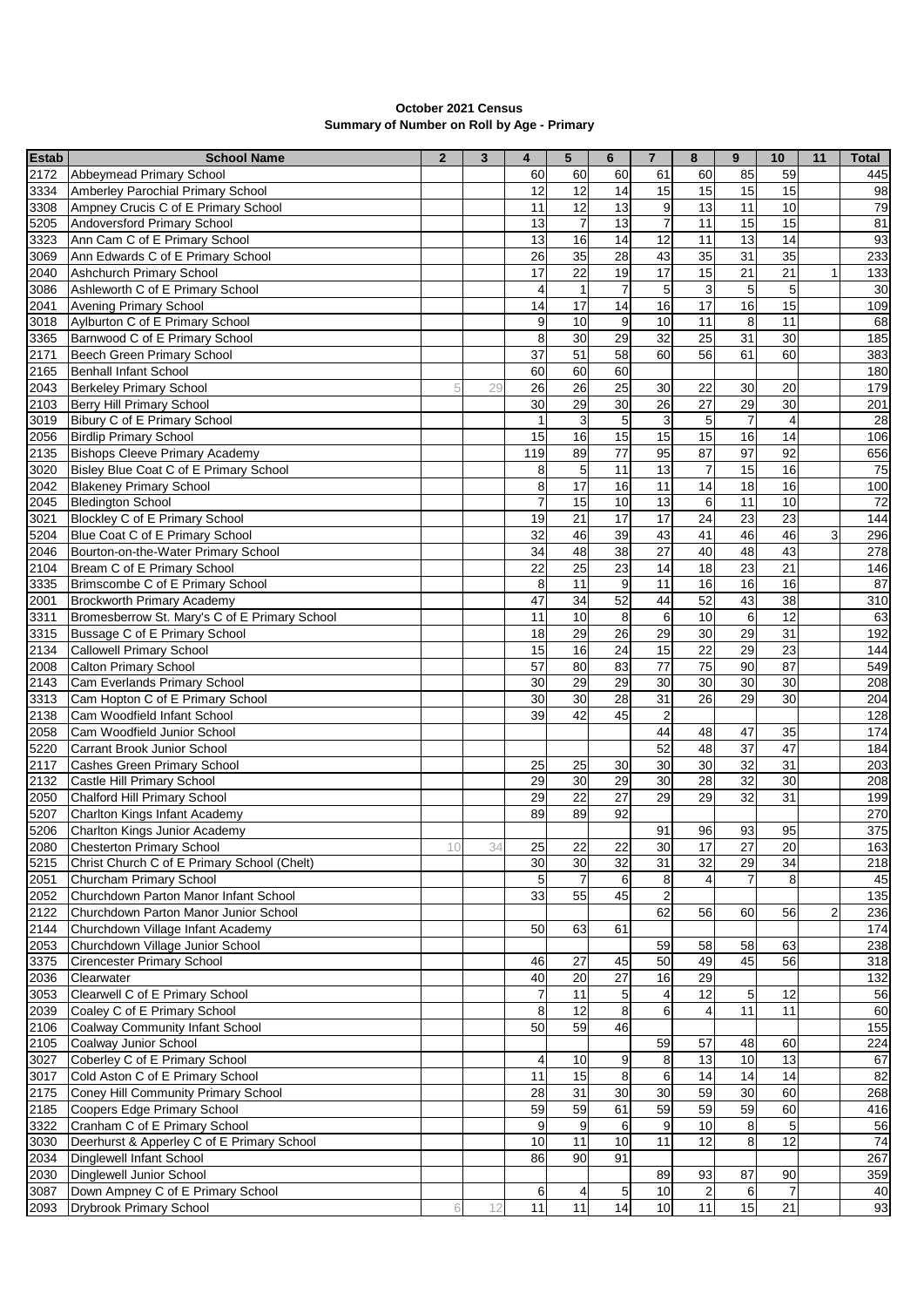| <b>Estab</b> | <b>School Name</b>                                                               | $\overline{2}$ | $\mathbf{3}$ | 4                       | 5                     | $6\phantom{1}$        | $\overline{7}$   | 8                     | 9                | 10              | 11 | <b>Total</b> |
|--------------|----------------------------------------------------------------------------------|----------------|--------------|-------------------------|-----------------------|-----------------------|------------------|-----------------------|------------------|-----------------|----|--------------|
| 2147         | Dunalley Primary School                                                          |                |              | 59                      | 59                    | 61                    | 61               | 57                    | 63               | 60              |    | 421          |
| 2009         | Dursley C of E Primary Academy                                                   |                |              | 40                      | 43                    | 41                    | 33               | 42                    | 46               | 40              |    | 285          |
| 2044         | Eastcombe Primary School                                                         |                |              | 6                       | $\overline{7}$        | $\overline{5}$        | $\overline{c}$   | 10                    | $\overline{13}$  | 12              |    | 55           |
| 2068         | Eastington Primary School                                                        |                |              | 20                      | 20                    | 20                    | 20               | 20                    | 20               | 20              |    | 140          |
| 2107         | <b>Ellwood Community Primary School</b>                                          |                |              | $\overline{17}$         | $\overline{22}$       | $\overline{21}$       | 19               | 19                    | $\overline{21}$  | $\overline{22}$ |    | 141          |
| 2013         | Elmbridge Primary School                                                         |                |              | 90                      | 88                    | 90                    | 88               | 89                    | 91               | 89              |    | 625          |
| 3034         | English Bicknor C of E Primary School                                            |                |              | 6                       | 9                     | 5                     | $\overline{c}$   | 10                    | 10               | 11              |    | 53           |
| 3035         | Fairford C of E Primary School                                                   |                |              | 41                      | $\overline{37}$       | 49                    | 47               | 55                    | 35               | 32              |    | 296          |
| 3061         | Field Court C of E Infant School                                                 | 28             | 57           | 89                      | 86                    | 90                    |                  |                       |                  |                 |    | 265          |
| 2168         | Field Court Junior School                                                        |                |              |                         |                       |                       | 90               | 89                    | 88               | 89              |    | 356          |
| 2200         | <b>Finlay Community Primary School</b>                                           |                |              | 60                      | 60                    | 59                    | 60               | 29                    | 60               | 30              |    | 358          |
| 2061         | <b>Forest View Primary School</b>                                                |                |              | 52                      | $\overline{56}$       | 46                    | 51               | 42                    | 64               | 60              |    | 371          |
| 2136         | <b>Foxmoor Primary School</b>                                                    |                |              | 37<br>21                | $\overline{37}$<br>30 | $\overline{37}$<br>31 | 37<br>40         | $\overline{37}$<br>43 | 38<br>27         | 40<br>47        |    | 263          |
| 2177<br>2137 | <b>Gardners Lane Primary School</b><br><b>Gastrells Community Primary School</b> |                |              | 23                      | 17                    | 27                    | 28               | 27                    | 26               | 26              |    | 239<br>174   |
| 5211         | Glebe Infant School                                                              |                |              | 41                      | 49                    | 42                    |                  |                       |                  |                 |    | 132          |
| 2142         | <b>Glenfall Community Primary School</b>                                         |                |              | 29                      | $\overline{28}$       | $\overline{28}$       | 28               | 32                    | 30               | 30              |    | 205          |
| 2150         | <b>Gloucester Road Primary School</b>                                            |                |              | $\overline{29}$         | $\overline{31}$       | $\overline{28}$       | $\overline{28}$  | 30                    | $\overline{21}$  | $\overline{27}$ |    | 195          |
| 2069         | Gotherington Primary Academy                                                     |                |              | 30                      | 29                    | 30                    | 30               | 30                    | $\overline{28}$  | 33              |    | 210          |
| 2063         | <b>Grange Primary School</b>                                                     |                |              | 30                      | 44                    | 34                    | 34               | 43                    | $\overline{47}$  | 40              |    | 272          |
| 2181         | <b>Grangefield Primary School</b>                                                |                |              | 59                      | 58                    | 60                    | 59               | 56                    | 48               | 50              |    | 390          |
| 2115         | <b>Great Oldbury Primary Academy</b>                                             | 25             | 16           | 13                      |                       |                       |                  |                       |                  |                 |    | 13           |
| 2151         | <b>Greatfield Park Primary School</b>                                            |                |              | 22                      | 30                    | 30                    | 30               | 58                    | 31               | 29              |    | 230          |
| 2113         | <b>Gretton Primary School</b>                                                    |                |              | 15                      | 14                    | 13                    | 14               | 10                    | 15               | 15              |    | 96           |
| 3326         | Hardwicke Parochial Primary School                                               |                |              | 37                      | 49                    | 59                    | 57               | 60                    | 82               | 59              |    | 403          |
| 3039         | Haresfield C of E Primary School                                                 |                |              | 14                      | 18                    | 15                    | 15               | 15                    | 15               | 15              |    | 107          |
| 2025         | Harewood Infant School                                                           |                |              | 87                      | 87                    | 85                    |                  |                       |                  |                 |    | 259          |
| 2026         | Harewood Junior School                                                           |                |              |                         |                       |                       | 87               | 86                    | 91               | 88              |    | 352          |
| 3040         | Hartpury C of E Primary School                                                   |                |              | 13                      | 20                    | 15                    | 13               | 15                    | 14               | 11              |    | 101          |
| 2005         | <b>Hatherley Infant School</b>                                                   |                |              | $\overline{27}$         | $\overline{37}$       | 39                    |                  |                       |                  |                 |    | 103          |
| 3041         | Hatherop C of E Primary School                                                   |                |              | 12                      | 12                    | 11                    | 12               | 9                     | 10               | 11              |    | 77           |
| 3011         | Hempsted C of E Primary School                                                   |                |              | 30                      | 30                    | 27                    | 30               | 30                    | 30               | 31              | 1  | 209          |
| 5219         | Heron Primary School                                                             |                |              | 60                      | 59                    | 60                    | 60               | $\overline{57}$       | 60               | 59              |    | 415          |
| 2178         | Hester's Way Primary School                                                      |                |              | 19                      | $\overline{20}$       | $\overline{27}$       | 31               | $\overline{24}$       | $\overline{22}$  | $\overline{21}$ |    | 164          |
| 3084         | Highnam C of E Primary Academy                                                   |                |              | 29                      | 30                    | 32                    | 32               | 31                    | 30               | 32              |    | 216          |
| 3367         | Hillesley C of E Primary School                                                  |                |              | $\overline{\mathbf{c}}$ | 8                     | 6                     | $\mathsf 3$      | 6                     | 6                | 6               |    | 37           |
| 2028         | <b>Hillview Primary School</b>                                                   |                |              | 29                      | 30                    | 32                    | 33               | 28                    | 30               | 31              |    | 213          |
| 3316         | Holy Apostles C of E Primary School                                              |                |              | 30                      | $\overline{30}$       | 30                    | 30               | 29                    | $\overline{32}$  | 30              |    | 211          |
| 3093         | Holy Trinity C of E Primary School                                               |                |              | 31                      | 27                    | 31                    | 27               | 30                    | 27               | 28              |    | 201          |
| 2184         | Hope Brook C of E Primary School                                                 |                |              | 13                      | 17                    | 17                    | 17               | 18                    | 16               | 17              |    | 115          |
| 3327         | Horsley C of E Primary School                                                    |                |              | $\boldsymbol{9}$        | 11                    | 15                    | $\boldsymbol{9}$ | 17                    | $\overline{13}$  | 20              |    | 94           |
|              | 3328 Huntley C of E Primary School                                               |                |              | 12                      | 12                    | 12                    | 14               | 13                    | 14               | 15              |    | 92           |
| 2022         | Hunts Grove Primary Academy                                                      |                | 23           | 48                      | 49<br>$\overline{34}$ | 29                    | 31               | 31                    | 30               | 25              |    | 243          |
| 2145<br>2118 | Innsworth Infant School<br>Innsworth Junior School                               |                |              | 30                      |                       | 35                    |                  |                       |                  |                 |    | 99           |
|              |                                                                                  |                |              |                         |                       | 8                     | 36<br>15         | 32                    | 38<br>$9$        | 41<br>10        |    | 147          |
| 3374<br>2073 | <b>Isbourne Valley Primary School</b><br>Kemble Primary School                   |                |              | 12<br>15                | 14<br>15              | 16                    | 16               | 11<br>14              | 11               | 16              |    | 79<br>103    |
| 3042         | Kempsford C of E Primary School                                                  |                |              | $\boldsymbol{7}$        | 11                    | 13                    | 12               | 16                    | $\boldsymbol{9}$ | $\overline{12}$ |    | 80           |
| 3372         | King's Stanley C of E Primary School                                             |                |              | 30                      | 30                    | 30                    | 30               | 26                    | 30               | 31              |    | 207          |
| 3010         | Kingsholm C of E Primary School                                                  |                |              | 89                      | 85                    | 79                    | 90               | 85                    | 90               | 86              |    | 604          |
| 3373         | Kingsway Primary School                                                          |                |              | 60                      | 60                    | 58                    | 58               | 55                    | 58               | 55              |    | 404          |
| 2075         | Kingswood Primary School                                                         |                |              | 14                      | 13                    | 18                    | 15               | 17                    | 20               | $\frac{1}{8}$   |    | 115          |
| 3101         | Lakefield C of E Primary School                                                  |                |              | 28                      | 30                    | 28                    | 29               | 30                    | 32               | 32              |    | 209          |
| 2160         | Lakeside Primary School                                                          |                |              | 63                      | 91                    | $\overline{74}$       | 80               | 89                    | 88               | 82              |    | 567          |
| 3094         | Leckhampton C of E Primary School                                                |                |              | 90                      | 89                    | 89                    | 86               | 64                    | 60               | 89              |    | 567          |
| 2047         | Leighterton Primary School                                                       |                |              | 14                      | 18                    | 17                    | 12               | $\overline{9}$        | 15               | $\overline{10}$ |    | 95           |
| 3331         | Leonard Stanley C of E Primary School                                            |                |              | 30                      | 29                    | 18                    | 29               | 30                    | 31               | 30              |    | 197          |
| 2004         | Linden Primary School                                                            |                |              | 60                      | 59                    | 61                    | 58               | 60                    | 60               | 60              |    | 418          |
| 3044         | Littledean C of E Community Primary School                                       |                |              | 15                      | 14                    | 13                    | 14               | 15                    | 16               | 14              |    | 101          |
| 3045         | Longborough C of E Primary School                                                |                |              | 12                      | 12                    | $\overline{4}$        | 10               | 8                     | $\overline{7}$   | 11              |    | 64           |
| 2029         | Longford Park Primary Academy                                                    | 11             | 28           | 30                      | 31                    | 30                    | 31               | 27                    | 11               | 12              |    | 172          |
| 2033         | Longlevens Infant School                                                         |                |              | 113                     | 114                   | 117                   |                  |                       |                  |                 |    | 344          |
| 2031         | Longlevens Junior School                                                         |                |              |                         |                       |                       | 121              | 119                   | 123              | 119             |    | 483          |
| 3047         | Longney C of E Primary School                                                    |                |              | $\overline{7}$          | 13                    | 13                    | 13               | 15                    | 17               | 14              |    | 92           |
| 2077         | Lydbrook Primary School                                                          |                |              | 11                      | 11                    | 19                    | 12               | 14                    | $\overline{22}$  | $\overline{17}$ |    | 106          |
| 3048         | Lydney C of E Community Primary School                                           |                |              | 30                      | 30                    | 28                    | 32               | 29                    | 30               | 30              |    | 209          |
| 2179         | Meadowside Primary School                                                        |                |              | 29                      | 31                    | 28                    | 30               | 30                    | 30               | 31              |    | 209          |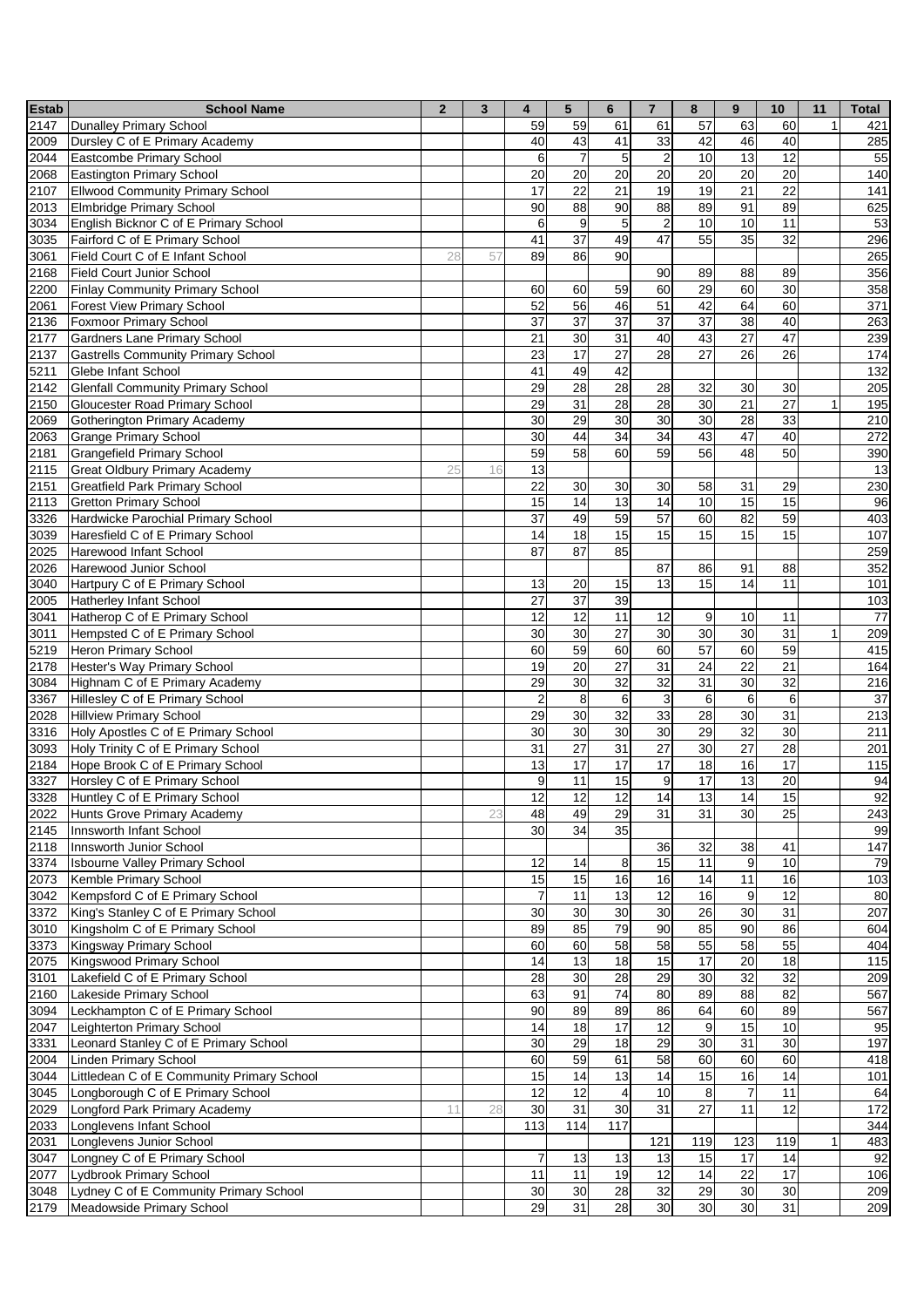| <b>Estab</b> | <b>School Name</b>                                                      | $\overline{2}$ | 3  | $\overline{\mathbf{4}}$  | $5\phantom{.0}$         | $6\phantom{1}$  | $\overline{7}$ | 8                      | 9                | 10                            | 11             | <b>Total</b> |
|--------------|-------------------------------------------------------------------------|----------------|----|--------------------------|-------------------------|-----------------|----------------|------------------------|------------------|-------------------------------|----------------|--------------|
| 3050         | Meysey Hampton C of E Primary School                                    |                |    | 14                       | 13                      | 15              | 13             | 12                     | 14               | 16                            |                | 97           |
| 2081         | Mickleton Primary School                                                |                |    | 27                       | 30                      | 24              | 21             | 31                     | 27               | 28                            | $\mathbf{1}$   | 189          |
| 5217         | Minchinhampton Primary School                                           | 5              | 12 | 45                       | 45                      | 45              | 43             | 48                     | 46               | 43                            | $\overline{c}$ | 317          |
| 3337         | Miserden C of E Primary School                                          |                |    | 11                       | $\overline{7}$          | 9               | 10             | 5                      | $\overline{7}$   | $\mathbf{3}$                  |                | 52           |
| 3338         | Mitcheldean Endowed Primary School                                      |                |    | 30                       | 30                      | 26              | 29             | 20                     | 31               | 32                            |                | 198          |
| 2125         | Mitton Manor Primary School                                             |                |    | 30                       | 28                      | 30              | 29             | 30                     | 30               | $\overline{27}$               |                | 204          |
| 2037         | <b>Moat Primary School</b>                                              | g              | 13 | 17                       | 15                      | 21              | 22             | 13                     | 18               | $\overline{27}$               |                | 133          |
| 3052         | Nailsworth C of E Primary School                                        |                |    | 30                       | 28                      | 31              | 30             | 26                     | 28               | 31                            |                | 204          |
| 2155         | Naunton Park Primary School                                             |                |    | 60                       | $\overline{58}$         | 62              | 56             | $\overline{58}$        | $\overline{57}$  | 61                            |                | 412          |
| 3340         | Newnham St. Peter's C of E Primary School                               |                |    | 12                       | 16                      | 12              | 25             | 16                     | 16               | 17                            | $\mathbf{1}$   | 115          |
| 3055         | North Cerney C of E Primary School                                      |                |    | 6<br>15                  | $\mathbf{3}$<br>15      | 5<br>15         | 8<br>17        | $\boldsymbol{9}$<br>16 | 13<br>16         | $\overline{\mathbf{4}}$<br>15 | $\mathbf{1}$   | 49           |
| 3341<br>3056 | North Nibley C of E Primary School<br>Northleach C of E Primary School  |                |    | 19                       | 16                      | 19              | 11             | 18                     | 18               | 19                            |                | 109<br>120   |
| 2119         | Northway Infant School                                                  |                |    | 45                       | 42                      | 39              |                |                        |                  |                               |                | 126          |
| 3057         | Norton C of E Primary School                                            |                |    | 23                       | 18                      | 22              | 23             | 26                     | 25               | 20                            | $\mathbf{1}$   | 158          |
| 3099         | Oak Hill C of E Primary School                                          |                |    | 8                        | 8                       | 10              | 5              | 9                      | 6                | 8                             |                | 54           |
| 3310         | Oakridge Parochial Primary School                                       |                |    | $\overline{\mathcal{A}}$ |                         | $\mathbf{1}$    | $\overline{7}$ | 6                      | $6\phantom{1}$   | $\sigma$                      |                | 30           |
| 5221         | Oakwood Primary School                                                  |                |    | 54                       | 39                      | 42              | 52             | 45                     | 49               | 36                            |                | 317          |
| 2006         | Offa's Mead Primary Academy                                             |                |    | 12                       | 18                      | 23              | 18             | $\overline{21}$        | 9                | 25                            |                | 126          |
| 2090         | Park Junior School                                                      |                |    |                          |                         |                 | 52             | 49                     | 62               | 35                            |                | 198          |
| 2108         | Parkend Primary School                                                  |                |    | $\overline{7}$           | 10                      | 10              | $\bf 8$        | $\boldsymbol{9}$       | 10               | 10                            |                | 64           |
| 3060         | Pauntley C of E Primary School                                          |                |    | 3                        | 6                       | 6               | 8              | $\overline{7}$         | $6 \,$           | $\overline{7}$                |                | 43           |
| 5203         | Picklenash Junior School                                                |                |    |                          |                         |                 | 45             | 47                     | 46               | 57                            | $\mathbf{1}$   | 196          |
| 2109         | <b>Pillowell Community Primary School</b>                               |                |    | 8                        | 13                      | 10              | 11             | 15                     | 11               | 15                            |                | 83           |
| 3319         | Powell's C of E Primary School                                          |                |    | 60                       | 59                      | 61              | 60             | 59                     | 61               | 59                            |                | 419          |
| 3343         | Prestbury St Mary's C of E Junior School                                |                |    |                          |                         |                 | 88             | 61                     | 60               | $\overline{57}$               | $\mathbf{1}$   | 267          |
| 2010         | Primrose Hill C of E Primary Academy                                    |                |    | 30                       | 31                      | 29              | 32             | 30                     | 29               | 31                            |                | 212          |
| 2116         | Queen Margaret Primary School                                           |                |    | 22                       | 17                      | 28              | 21             | 28                     | 29               | 24                            |                | 169          |
| 3063         | Randwick C of E Primary School                                          |                |    | 13                       | 12                      | 11              | 11             | 14                     | 14               | 15                            | $\mathbf{1}$   | 91           |
| 3054         | Redbrook C of E Primary School                                          |                |    | $\overline{4}$           | $\overline{c}$          | 5 <sub>l</sub>  | 3              | $\bf8$                 | 6                | $\mathbf{3}$                  | $\mathbf{1}$   | 32           |
| 3064         | Redmarley C of E Primary Academy                                        |                | 7  | 12                       | $\overline{12}$         | $6 \,$          | 13             | $\overline{a}$         | 12               | 13                            |                | 81           |
| 5200         | Robinswood Primary Academy                                              |                | 23 | 46                       | 49                      | 58              | 56             | 53                     | 70               | 56                            |                | 388          |
| 2123         | Rodborough Community Primary School                                     |                |    | 21                       | 29                      | 29              | 29             | 30                     | 30               | 31                            |                | 199          |
| 2085         | Rodmarton Primary School                                                |                |    | 5                        | 6                       | 12              | 9              | 13                     | 9                | $\overline{7}$                |                | 61           |
| 2158         | Rowanfield Infant School                                                |                |    | 74                       | 83                      | 87              |                |                        |                  |                               |                | 244          |
| 2157         | Rowanfield Junior School                                                |                |    |                          |                         |                 | 64             | 81                     | 88               | 81                            |                | 314          |
| 3065         | Ruardean C of E Primary School                                          |                |    | 5                        | 14                      | 13              | 12             | 13<br>$\overline{12}$  | 13               | 12                            |                | 82           |
| 3345<br>5216 | Sapperton C of E Primary School<br>Severnbanks Primary School           |                | 15 | $\boldsymbol{9}$<br>30   | 8<br>39                 | 11<br>30        | 9<br>32        | 43                     | 12<br>29         | 10<br>31                      |                | 71<br>234    |
| 2072         | <b>Sharpness Primary School</b>                                         |                |    | 20                       | 10                      | 16              | 19             | 14                     | 16               | 18                            |                | 113          |
| 2084         | Sheepscombe Primary School                                              |                |    | 9                        | 8                       | 14              | 10             | 10                     | 11               | 10                            | $\mathbf{1}$   | 73           |
| 3067         | Sherborne C of E Primary School                                         |                |    | $\bf 8$                  | 6                       | 6               |                |                        | 10               | 6                             |                | 50           |
| 3068         | Shurdington C of E Primary School                                       |                |    | $\overline{23}$          | 30                      | 24              | 9<br>25        | $\mathbf{p}$<br>26     | 30               | $\overline{27}$               |                | 185          |
| 3089         | Siddington C of E Primary School                                        |                |    | 13                       | 15                      | 12              | 12             | $\overline{7}$         | 16               | $\overline{4}$                |                | 79           |
| 2086         | Slimbridge Primary School                                               |                |    | 21                       | 20                      | 21              | 17             | 17                     | 15               | 15                            |                | 126          |
| 2066         | Soudley Primary School                                                  |                |    | $\overline{7}$           | $\overline{\mathbf{4}}$ | 11              | 11             | 11                     | 11               | $5\overline{)}$               |                | 60           |
| 3070         | Southrop C of E Primary School                                          |                |    | $\overline{4}$           | $\overline{7}$          | $5\overline{)}$ | 11             | $\overline{7}$         | $\overline{7}$   | $\overline{4}$                |                | 45           |
| 2164         | Springbank Primary Academy                                              | $\Delta$       | 24 | 56                       | 59                      | 60              | 58             | 59                     | 58               | 58                            |                | 408          |
| 3317         | St. Andrew's Church of England Primary School, Chedworth                |                |    | 11                       | 5 <sub>5</sub>          | 15              | 3              | 10                     | $\boldsymbol{9}$ | 9                             |                | 62           |
| 3344         | St. Briavels Parochial C of E Primary School                            |                |    | 17                       | 20                      | 18              | 18             | 18                     | 20               | 20                            |                | 131          |
| 3354         | St. Catharine's Catholic Primary School                                 |                |    | 10                       | $\overline{17}$         | 20              | 15             | $\overline{22}$        | 21               | 12                            |                | 117          |
| 5213         | St. David's C of E Primary School                                       |                |    | 43                       | 40                      | 48              | 41             | 35                     | 36               | 47                            | $\mathbf{1}$   | 291          |
| 3364         | St. James' and Ebrington Church of England Primary School               |                |    | 15                       | 22                      | 20              | 12             | 24                     | 21               | 20                            |                | 134          |
| 3006         | St. James' C of E Junior School                                         |                |    |                          |                         |                 | 28             | 26                     | 47               | 37                            |                | 138          |
| 3096         | St. James' C of E Primary School                                        |                |    | 58                       | 61                      | 57              | 60             | 60                     | 60               | 60                            | $\mathbf{1}$   | 417          |
| 2038         | St. John's C of E Primary Academy (Coleford)                            |                |    | 20                       | 21                      | 14              | 21             | $\overline{27}$        | 19               | 42                            |                | 164          |
| 3097         | St. John's C of E Primary School (Chelt)                                |                |    | 29                       | 28                      | 26              | 29             | 28                     | 27               | 29                            |                | 196          |
| 3356         | St. Joseph's Catholic Primary School                                    |                |    | 26                       | 26                      | 15              | 27             | 26                     | 29               | 27                            |                | 176          |
| 3330         | St. Lawrence C of E Primary School                                      |                |    | 26                       | 27                      | 31              | 30             | 32                     | 26               | 30                            |                | 202          |
| 3363         | St. Mark's C of E Junior School                                         |                |    |                          |                         |                 | 58             | 59                     | 60               | 60                            |                | 237          |
| 3360         | St. Mary's C of E Infant School                                         |                |    | 60                       | 61                      | 58              |                |                        |                  |                               |                | 179          |
| 3348         | St. Mary's C of E Primary School                                        |                |    | 50                       | 46                      | 51              | 41             | 47                     | 60               | 58                            |                | 353          |
| 3358         | St. Mary's Catholic Primary Academy                                     |                |    | 28                       | $\overline{32}$         | 31              | 32             | $\overline{32}$        | 32               | 30                            |                | 217          |
| 2088         | St. Matthew's C of E Primary School                                     |                |    | 25<br>29                 | $\overline{25}$<br>31   | 29              | 30<br>29       | 29<br>30               | 30<br>29         | 30<br>29                      |                | 198          |
| 3004<br>3370 | St. Paul's C of E Primary School<br>St. Peter's Catholic Primary School |                |    | 58                       | 57                      | 28<br>60        | 60             | 60                     | 60               | 59                            |                | 205<br>414   |
| 3359         | St. Thomas More Catholic Primary School                                 |                |    | 28                       | 29                      | 30              | 28             | 27                     | 44               | 25                            |                | 211          |
|              |                                                                         |                |    |                          |                         |                 |                |                        |                  |                               |                |              |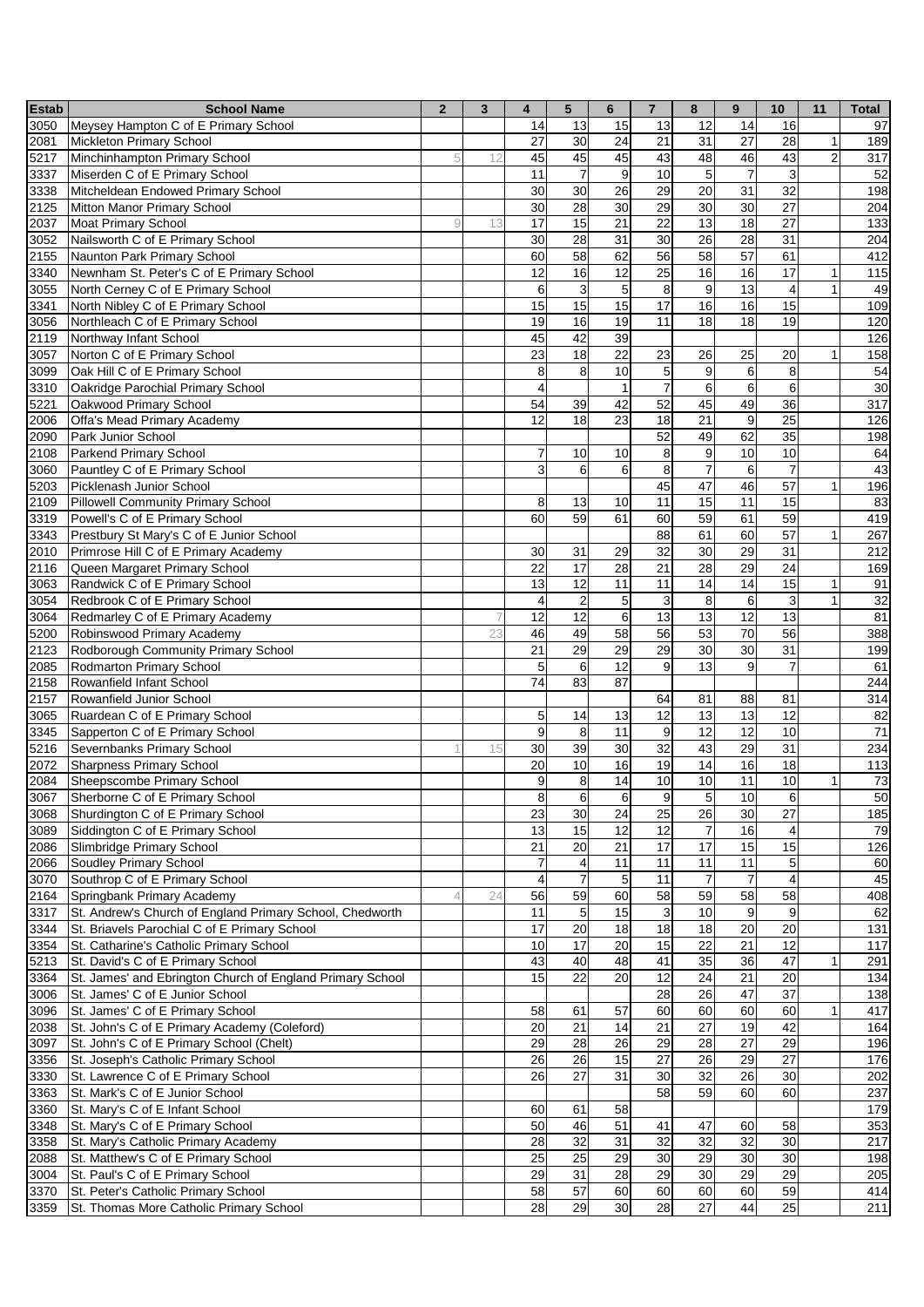| <b>Estab</b> | <b>School Name</b>                            | $\overline{2}$ | 3   | $\overline{4}$  | 5                | 6               | $\overline{7}$  | 8               | 9               | 10              | 11             | Total             |
|--------------|-----------------------------------------------|----------------|-----|-----------------|------------------|-----------------|-----------------|-----------------|-----------------|-----------------|----------------|-------------------|
| 2065         | St. White's Primary School                    |                |     | 41              | 43               | 37              | 39              | 45              | 45              | 45              |                | 295               |
| 3366         | Staunton & Corse C of E Primary Academy       |                |     | 15              | 18               | 11              | 16              | 18              | 16              | 11              |                | 105               |
| 2067         | Steam Mills Primary School                    |                |     | 17              | 16               | 16              | 17              | 16              | 17              | 16              |                | 115               |
| 3038         | Stone with Woodford C of E Primary School     |                |     | 15              | $\overline{12}$  | 17              | 13              | 15              | 15              | 14              |                | 101               |
| 2146         | Stonehouse Park Infant School                 |                |     | 33              | 53               | 50              | $\mathbf{1}$    |                 |                 |                 |                | $\frac{137}{137}$ |
| 2091         | Stow-on-the-Wold Primary School               |                |     | 13              | 18               | 13              | 20              | 9               | 23              | 19              |                | 115               |
| 3025         | Stratton C of E Primary School                |                |     | 27              | 27               | 30              | 28              | 29              | 29              | 29              | $\mathbf{1}$   | 200               |
| 2094         | <b>Stroud Valley Community Primary School</b> |                |     | 37              | 37               | $\overline{32}$ | 32              | 38              | 40              | 36              |                | 252               |
| 3071         | Swell C of E Primary School                   |                |     | 3               | $\overline{3}$   | $\overline{1}$  | $\mathbf{3}$    | $\overline{6}$  | $\overline{4}$  | $\overline{7}$  |                | 27                |
| 5214         | Swindon Village Primary School                |                |     | 60              | 61               | 60              | 60              | 60              | 61              | 60              |                | 422               |
| 3072         | Temple Guiting C of E Primary School          |                |     | 16              | $\overline{13}$  | 13              | 13              | $\overline{8}$  | 10              | 18              |                | 91                |
| 3073         | Tewkesbury C of E Primary School              |                |     | 36              | 30               | 33              | 29              | 45              | 51              | 41              | $\mathbf{1}$   | 266               |
| 5209         | The British Primary School                    |                |     | 25              | $\overline{23}$  | 22              | 16              | 31              | 24              | 30              |                | 171               |
| 5201         | The Catholic School of St. Gregory The Great  |                |     | 59              | 58               | 58              | 61              | 60              | 60              | 60              |                | 416               |
| 2130         | The Croft Primary School                      |                |     | 21              | 17               | 18              | 21              | 19              | 20              | 22              |                | 138               |
| 2180         | The John Moore Primary School                 |                |     | 44              | 46               | 44              | 31              | 29              | 31              | 31              |                | 256               |
| 2070         | The Rissington School                         |                |     | 33              | 42               | 31              | 46              | 24              | 34              | 44              |                | 254               |
| 3357         | The Rosary Catholic Primary Academy           |                |     | 21              | 26               | $\overline{25}$ | 24              | 29              | 32              | 30              | $\overline{c}$ | 189               |
| 2098         | <b>Thrupp Primary School</b>                  |                |     | 20              | 19               | 18              | 20              | 21              | 22              | 20              |                | 140               |
| 2099         | <b>Tibberton Community Primary School</b>     |                |     | 15              | 16               | 17              | 21              | 16              | 19              | 18              |                | 122               |
| 5208         | <b>Tirlebrook Primary School</b>              |                |     | 29              | 30               | 30              | 30              | 31              | 30              | 30              |                | 210               |
| 2095         | <b>Tredington Community Primary School</b>    |                |     | 9               | 13               | 9               | 10              | $\overline{5}$  | 13              | 12              |                | 71                |
| 2032         | <b>Tredworth Infant School</b>                | C              | 30  | 55              | 64               | 67              |                 |                 |                 |                 |                | 186               |
| 2002         | <b>Tredworth Junior School</b>                |                |     |                 |                  |                 | 65              | 67              | 80              | 80              |                | 292               |
| 3074         | Tutshill C of E Primary School                |                |     | 27              | 31               | 29              | 30              | 30              | 30              | 30              |                | 207               |
| 2101         | <b>Twyning Primary School</b>                 |                |     | 21              | 16               | $\overline{21}$ | 16              | 15              | 14              | $\overline{12}$ |                | 115               |
| 3076         | Uley C of E Primary School                    |                |     | 17              | 19               | 10              | 18              | 15              | 15              | 17              |                | 111               |
| 2097         | <b>Uplands Community Primary School</b>       |                |     | 14              | 16               | 15              | 16              | 16              | 15              | 16              |                | 108               |
| 3077         | Upton St Leonards C of E Primary School       |                |     | 60              | 61               | 58              | 60              | 59              | 58              | 61              |                | 417               |
| 2102         | <b>Walmore Hill Primary School</b>            |                |     | $\overline{4}$  | $\bf8$           | 10              | 5               | 12              | $\overline{7}$  | 6               |                | 52                |
| 5210         | Warden Hill Primary School                    |                |     | 59              | 61               | 55              | 60              | $\overline{58}$ | 63              | 60              |                | 416               |
| 3024         | Watermoor C of E Primary School               |                |     | 30              | 29               | $\overline{26}$ | 30              | $\overline{26}$ | 29              | 25              |                | 195               |
| 2019         | <b>Waterwells Primary Academy</b>             |                | 14  | 31              | 54               | 53              | 60              | 57              | 53              | 59              |                | 367               |
| 3350         | Westbury-on-Severn C of E Primary School      |                |     | $\overline{13}$ | $\boldsymbol{9}$ | 11              | 10              | 11              | $\overline{12}$ | $\overline{12}$ |                | 78                |
| 2111         | <b>Whiteshill Primary School</b>              |                |     | 12              | 15               | 15              | 12              | 11              | 16              | 14              |                | 95                |
| 3080         | Whitminster Endowed C of E Primary School     |                |     | 13              | 16               | 16              | 15              | 17              | 18              | 16              |                | 111               |
| 2000         | <b>Widden Primary School</b>                  |                |     | 56              | $\overline{57}$  | 44              | 50              | 44              | 61              | 46              |                | 358               |
| 3081         | Willersey C of E Primary School               |                |     | $\overline{7}$  | $\overline{8}$   | 8               | 5               | $\overline{7}$  | 8               | 10              |                | 53                |
| 2092         | <b>Willow Primary Academy</b>                 |                |     | 16              | $\overline{23}$  | 24              | 19              | $\overline{22}$ | 26              | 26              |                | 156               |
| 3368         | Winchcombe Abbey C of E Primary School        |                |     | 45              | 42               | 45              | 43              | 43              | 45              | 42              |                | 305               |
| 3352         | Withington C of E Primary School              |                |     | 3               | 5                | 3               | 6               | 3               | $\overline{7}$  | 8               |                | 35                |
| 3353         | Woodchester Endowed C of E Primary School     |                |     | 16              | 21               | 14              | 23              | 16              | 24              | 22              |                | 136               |
| 2141         | Woodmancote Primary School                    |                |     | 60              | 60               | 59              | 61              | 61              | 59              | 60              |                | 420               |
| 2064         | Woodside Primary School                       |                |     | 17              | $\boldsymbol{9}$ | 13              | 17              | 12              | 16              | 17              |                | 101               |
| 2114         | <b>Woolaston Primary School</b>               |                |     | 17              | 15               | $\overline{20}$ | $\overline{27}$ | $\overline{20}$ | $\overline{28}$ | $\overline{26}$ |                | 153               |
| 2110         | <b>Yorkley Primary School</b>                 |                |     | 21              | 25               | 26              | 14              | 19              | 22              | 23              |                | 150               |
|              |                                               |                |     |                 |                  |                 |                 |                 |                 |                 |                |                   |
|              |                                               | 119            | 346 | 6390            | 6726             | 6664            | 6755            | 6792            | 7044            | 6938            | 60             | 47189             |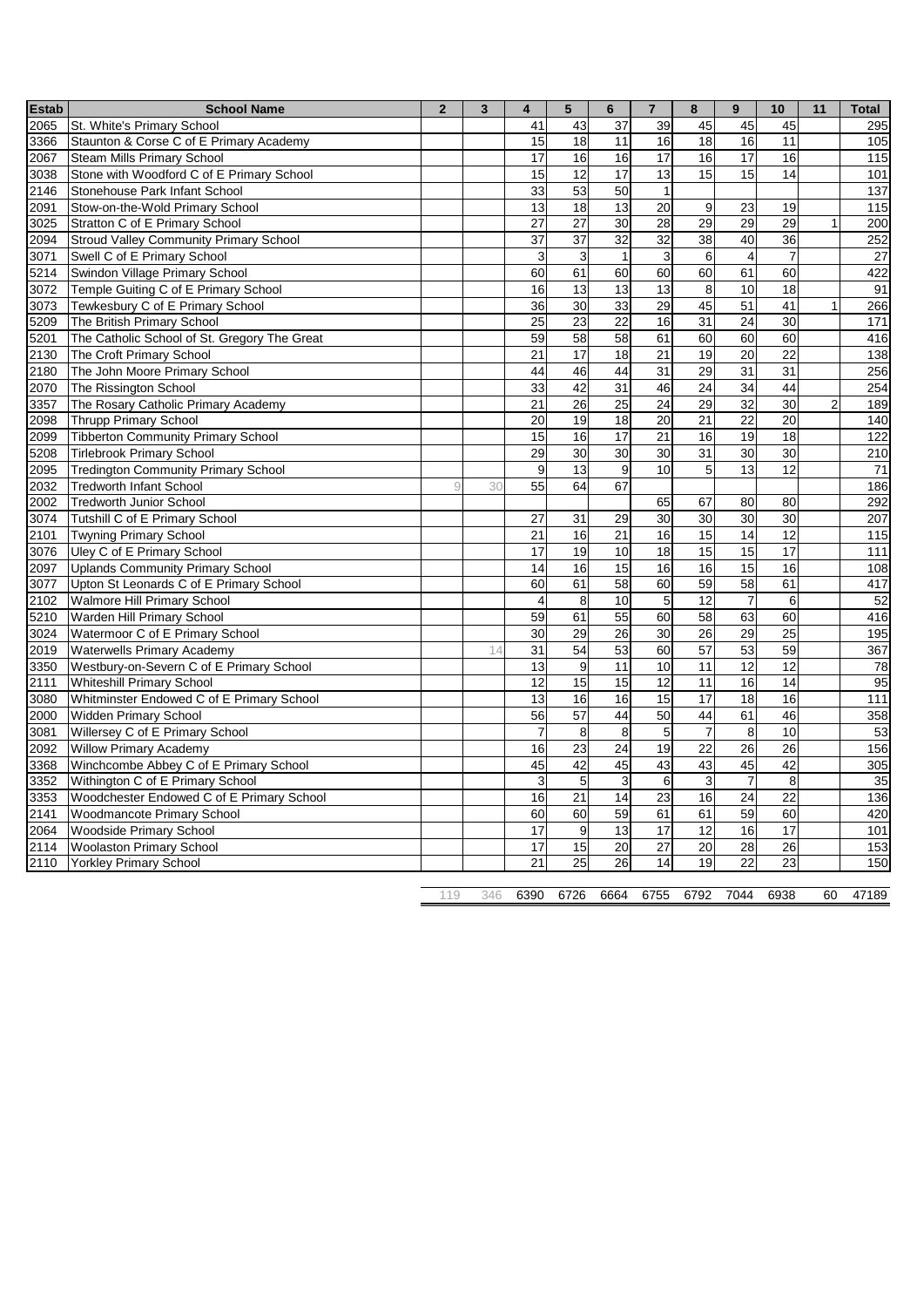| October 2021 Census                          |
|----------------------------------------------|
| Summary of Number on Roll by Age - Secondary |

| <b>Estab</b> | <b>School Name</b>                              | 11  | 12              | 13               | 14               | 15              | 16                      | 17              | 18                      | 19           | <b>Total</b> |
|--------------|-------------------------------------------------|-----|-----------------|------------------|------------------|-----------------|-------------------------|-----------------|-------------------------|--------------|--------------|
| 6905         | All Saints' Academy                             | 191 | 193             | 178              | 143              | 117             | 100                     | 72              | $\overline{4}$          |              | 998          |
| 4032         | Archway School                                  | 150 | 144             | 162              | 163              | 167             | 55                      | 80              | 1                       |              | 922          |
| 5408         | <b>Balcarras School</b>                         | 314 | 195             | 220              | 196              | 205             | 170                     | 198             | 3                       |              | 1501         |
| 4012         | <b>Barnwood Park School</b>                     | 180 | 179             | 182              | 149              | 146             |                         |                 |                         |              | 836          |
| 5418         | Cheltenham Bournside School & Sixth Form Centre | 280 | 302             | 296              | 288              | 263             | 129                     | 150             | 11                      |              | 1719         |
| 5414         | Chipping Campden School                         | 224 | 235             | 222              | 219              | 214             | 175                     | 166             | $\overline{4}$          |              | 1459         |
| 5412         | Chosen Hill School                              | 221 | 236             | 225              | 207              | 225             | 116                     | 107             | 5                       |              | 1342         |
| 5409         | Churchdown School                               | 250 | 268             | 250              | 244              | 266             | 95                      | 95              | 3                       |              | 1471         |
| 5420         | Cirencester Deer Park School                    | 205 | 195             | 207              | 206              | 172             | 5                       |                 |                         |              | 990          |
| 5419         | Cirencester Kingshill School                    | 188 | 182             | 183              | 168              | 187             | $\overline{c}$          |                 |                         |              | 910          |
| 4024         | Cleeve School                                   | 284 | 264             | 269              | 241              | 215             | 149                     | 147             | $\overline{7}$          |              | 1576         |
| 5422         | Dene Magna School                               | 174 | 176             | 174              | 179              | 170             | 92                      | 68              | 3                       |              | 1036         |
| 4002         | Denmark Road High School                        | 152 | 154             | 155              | 153              | $\frac{1}{153}$ | 125                     | 129             | $\mathbf{1}$            | $\mathbf{1}$ | 1023         |
| 4513         | Farmor's School                                 | 161 | 163             | 157              | 174              | 151             | 95                      | 108             | $\overline{7}$          | $\mathbf{1}$ | 1017         |
| 4009         | Five Acres High School                          | 175 | 158             | 146              | 150              | 108             | 3                       |                 |                         |              | 740          |
| 4019         | Gloucester Academy                              | 125 | 139             | 147              | 155              | 147             |                         |                 |                         |              | 713          |
| 4017         | Henley Bank High School                         | 179 | 159             | 158              | 84               | 69              |                         |                 |                         |              | 649          |
| 4018         | Holmleigh Park High                             | 243 | 223             | 228              | 194              | 167             | 95                      | 50              | 6                       |              | 1206         |
| 5406         | Katharine Lady Berkeley's School                | 256 | 251             | 248              | 247              | 255             | 138                     | 136             |                         |              | 1531         |
| 5424         | Maidenhill School                               | 158 | 155             | 148              | 107              | 126             |                         |                 |                         |              | 694          |
| 5401         | Marling School                                  | 160 | 154             | 161              | 158              | 153             | 233                     | 188             | 5                       |              | 1212         |
| 5411         | Newent Community School and Sixth Form Centre   | 196 | 210             | 217              | 149              | 156             | 67                      | 50              | $\mathbf{1}$            | $\mathbf{1}$ | 1047         |
| 5403         | Pate's Grammar School                           | 149 | 152             | 151              | $\frac{1}{153}$  | 144             | 247                     | 221             | $\overline{\mathbf{4}}$ | $\mathbf{1}$ | 1222         |
| 5421         | Pittville School                                | 173 | 176             | 204              | $\frac{1}{175}$  | 157             | $\overline{c}$          |                 |                         |              | 887          |
| 5407         | <b>Rednock School</b>                           | 232 | 218             | 236              | 204              | 202             | 87                      | 65              |                         |              | 1244         |
| 5400         | Ribston Hall High School                        | 150 | 154             | 153              | 124              | 123             | 93                      | 67              | $\overline{2}$          |              | 866          |
| 4064         | Severn Vale School                              | 272 | 274             | 267              | 260              | 232             | $\overline{\mathbf{4}}$ |                 |                         |              | 1309         |
| 4010         | <b>SGS Berkeley Green UTC</b>                   |     |                 |                  | 86               | 66              | 70                      | 40              | 9                       |              | 271          |
| 4001         | Sir Thomas Rich's School                        | 155 | 154             | 157              | 154              | 130             | 194                     | 209             | $\overline{1}$          |              | 1154         |
| 5428         | Sir William Romney's School                     | 103 | $\frac{1}{117}$ | $\frac{1}{112}$  | $\frac{1}{103}$  | 108             | 3                       |                 |                         |              | 546          |
| 4600         | St. Peter's Catholic High School & Sixth Form   | 234 | 238             | 242              | 236              | 238             | 167                     | 165             | 14                      |              | 1534         |
| 5402         | Stroud High School                              | 155 | 160             | 159              | 160              | 158             | 130                     | 144             | $\overline{1}$          |              | 1067         |
| 5405         | <b>Tewkesbury School</b>                        | 237 | 217             | $\overline{212}$ | $\overline{223}$ | 209             | 81                      | $\frac{115}{2}$ | $\overline{7}$          |              | 1301         |
| 5410         | The Cotswold Academy                            | 232 | 197             | 247              | 219              | 221             | 147                     | 138             | 5                       |              | 1406         |
| 5404         | The Crypt School                                | 154 | 153             | 154              | 153              | 151             | 157                     | 151             | 3                       |              | 1076         |
| 4005         | The Dean Academy                                | 112 | 84              | 124              | 105              | 113             |                         |                 |                         |              | 538          |
| 4006         | The Forest High School                          | 68  | 49              | 63               | 62               | 48              |                         |                 |                         |              | 290          |
| 4022         | The High School Leckhampton                     | 120 |                 |                  |                  |                 |                         |                 |                         |              | 120          |
| 4068         | Thomas Keble School                             | 148 | 142             | 134              | 117              | 143             | $\overline{4}$          |                 |                         |              | 688          |
| 5417         | Winchcombe School                               | 104 | 107             | 99               | 95               | 97              |                         |                 |                         |              | 502          |
| 5415         | Wyedean School & Sixth Form Centre              | 153 | 167             | 171              | 168              | 167             | 136                     | 112             | 11                      |              | 1085         |
|              |                                                 |     |                 |                  |                  |                 |                         |                 |                         |              |              |

7094 7218 6771 6539 3366 3171 118 4 41698